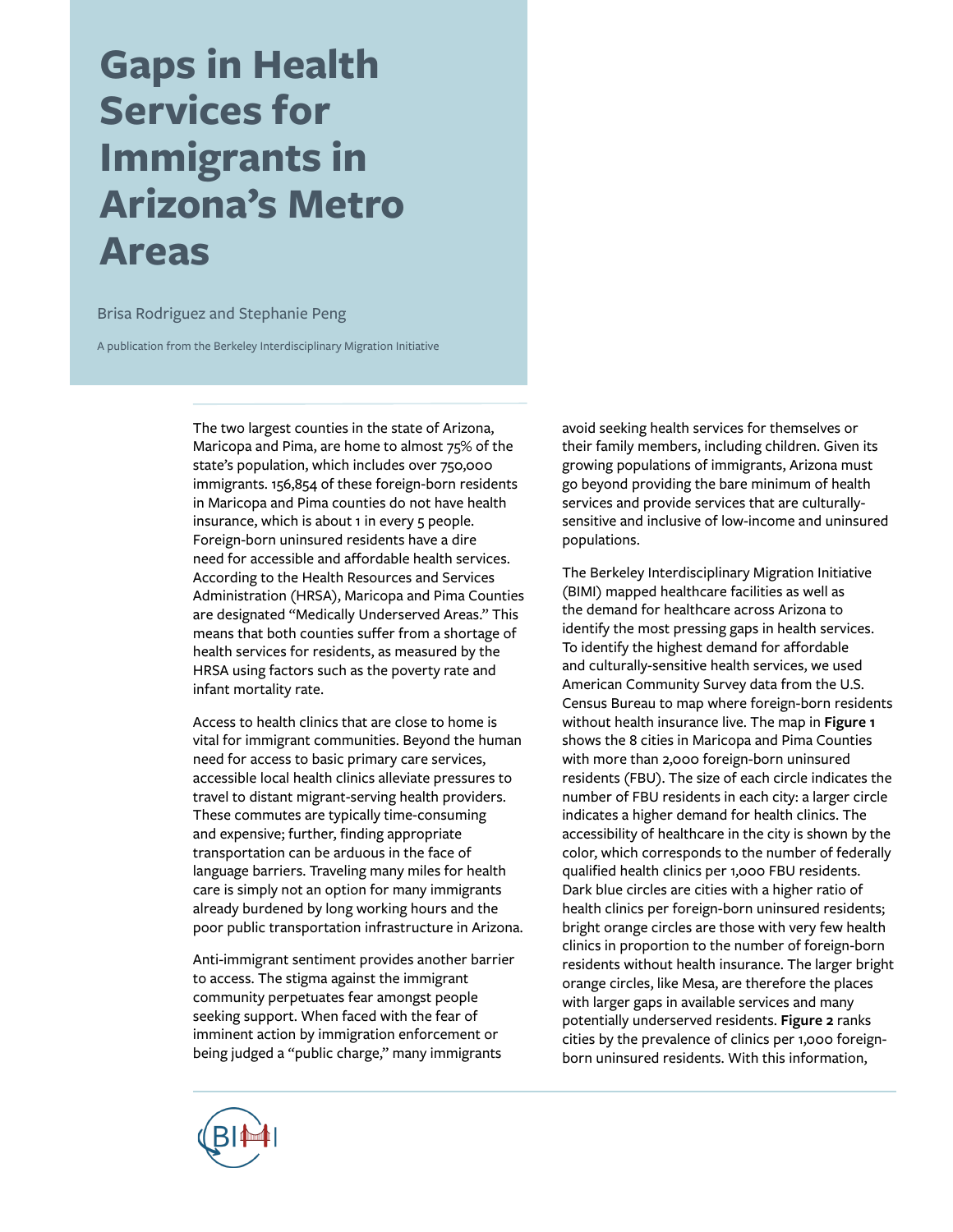local stakeholders, including policymakers and philanthropists, can work to meet the needs of these underserved communities.

## **Key Findings**

#### **Cities with the most demand**

- **Phoenix has the largest demand for health services,** since it is home to the largest foreign-born uninsured population of 83,591 residents. This is about half the FBU population in Maricopa and Pima counties. However, the significant population of those needing services in Phoenix is relatively underserved, with only 0.60 health clinics per 1,000 FBU.
- **The next two largest cities, Tucson and Mesa, have a similar level of demand for health services.** Tucson is home to 18,055 uninsured foreign-born residents and Mesa is home to 16,658. However, **Tucson has much better access to health services than Mesa**; Tucson has 28 federally-funded health clinics (1.55 per 1,000 FBU) while Mesa only has 4 such clinics (0.24 per 1,000 FBU).

#### **Highest access to health services**

- **Scottsdale has the highest access to health services,** with 1.79 clinics available for every 1,000 FBU. However, Scottsdale has relatively low demand, with a FBU population of 2,799, or less than 2 percent of the entire FBU population in Maricopa and Pima Counties.
- **Tucson has relatively high access to health services** (1.55 clinics for every 1,000 FBU), but only 11 percent of the FBU population in Maricopa and Pima Counties live there.
- In sum, although one major city and one suburb have higher access, the vast majority (87 percent) of the FBU population in **Maricopa and Pima Counties** do not live in those two places.

#### **Lowest access to health services**

- **The five least-served cities are Mesa, Tempe, Chandler, Avondale, and Glendale.** These cities have less than 0.5 clinics per 1,000 FBU residents, highlighting the acute lack of access to critical health services. 23 percent of all uninsured foreign-born Maricopa and Pima County residents live in these cities.
- Four of these cities, **Mesa, Temple, Chandler, and Avondale, are all located on the southern outskirts of Maricopa County.** For those without access to a car, traveling to Phoenix for vital health services is difficult and time-consuming.

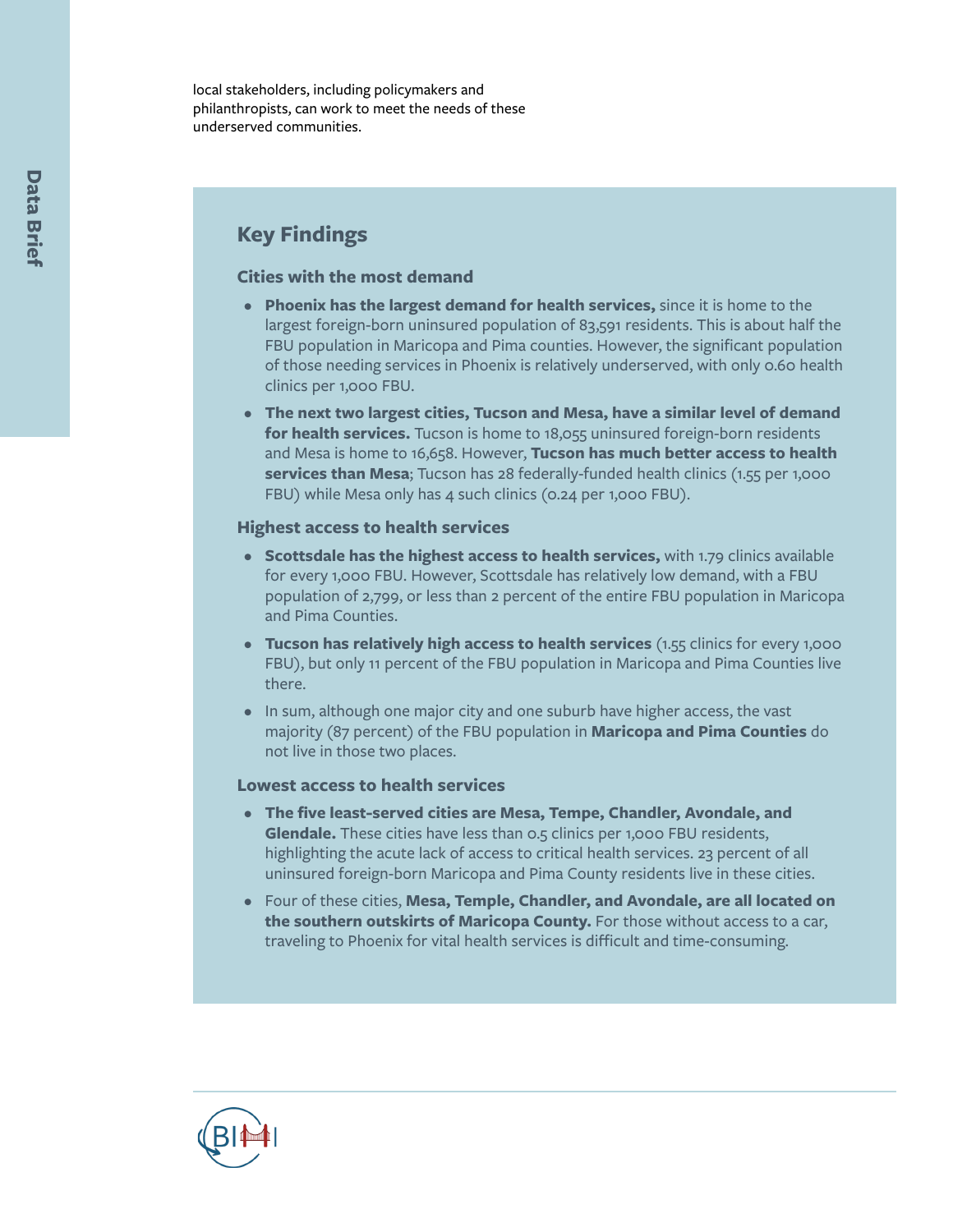

#### **Figure 1: Healthcare Services Accessibility in Arizona's Metro Areas**

This map shows 8 cities in Arizona with at least 2,000 foreign-born residents without health insurance. Uninsured immigrants are more likely to rely on federally-funded health clinics as their primary source of healthcare. The circle sizes are proportional to the total foreign born uninsured population, and the colors correspond to the number of federallyfunded health clinics per 1,000 foreign born uninsured residents.

Data Sources: American Community Survey 2019 5-Year Estimates and Health Resources Services Administration.

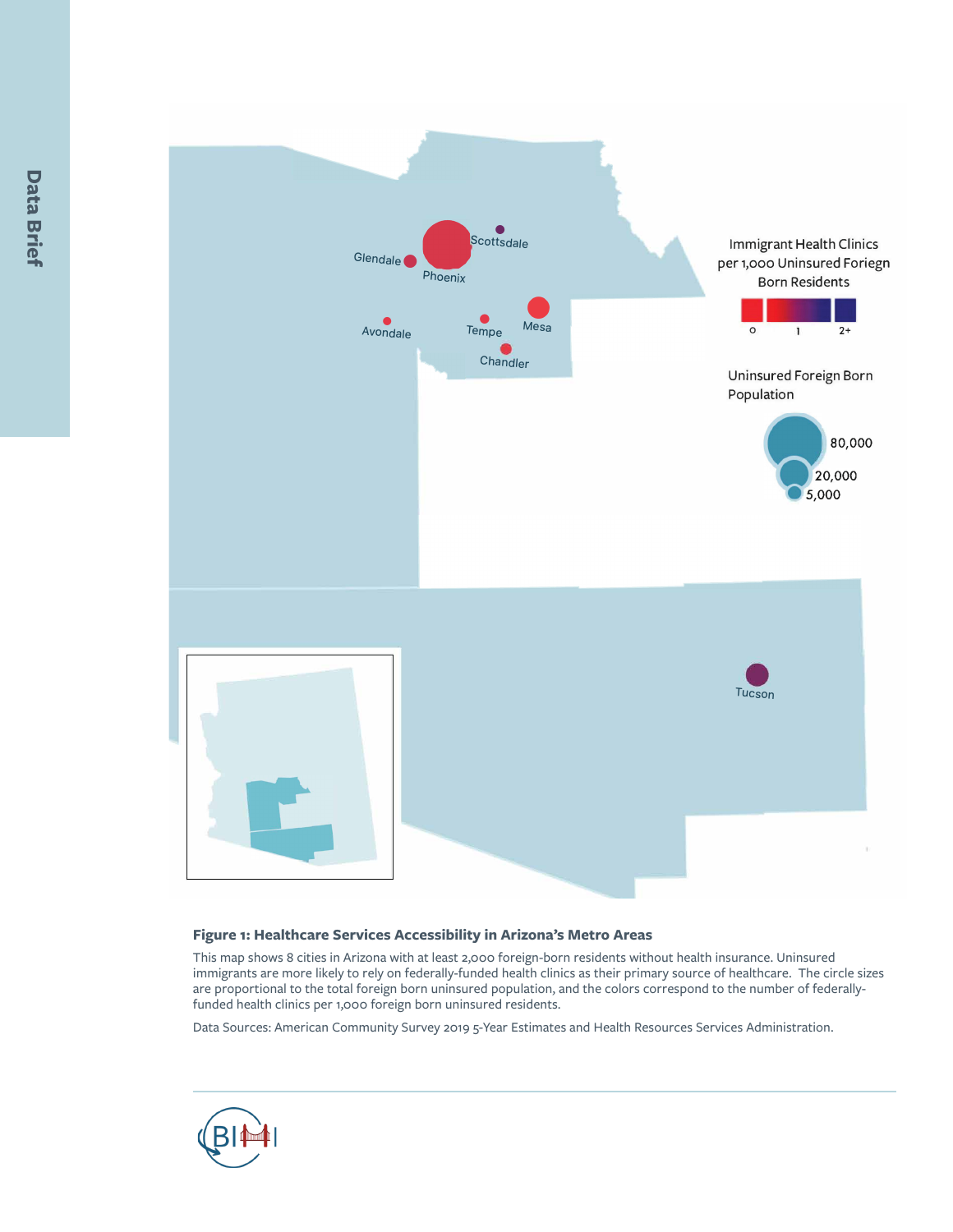

#### **Figure 2: Ranking of Arizona Cities by Number of Health Clinics per 1,000 Foreign-Born Uninsured Residents**

This chart ranks the 8 Arizona cities with the largest numbers of uninsured foreign-born residents (greater than 2,000). For each city, the number of health clinics per 1,000 foreign born uninsured residents is shown.

Data Sources: American Community Survey 2019 5-Year Estimates and Health Resources Services Administration.

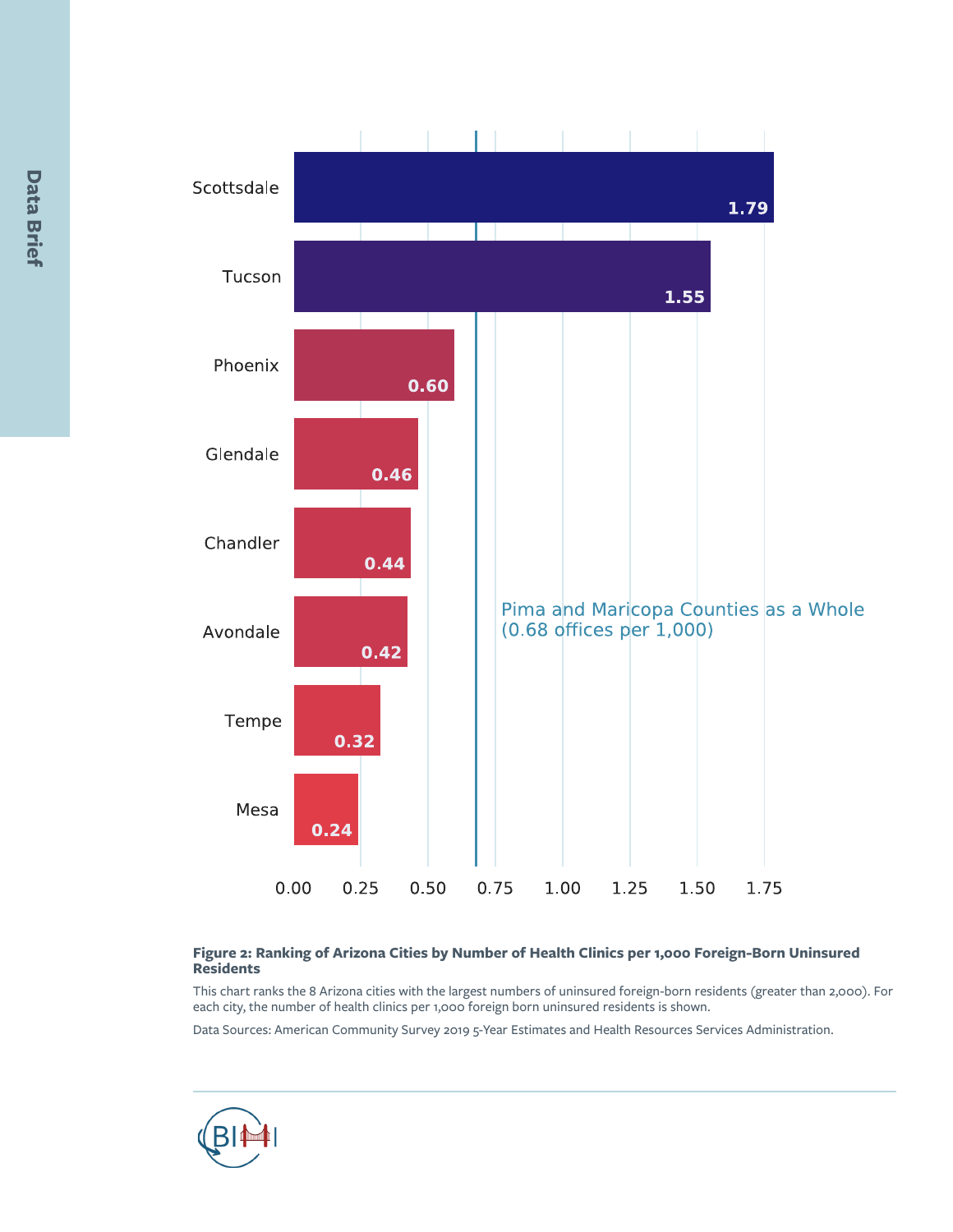#### **Explaining the Health Services Gap Between Cities**

Why are there such large discrepancies in the access to health services across mid-sized and large cities in Arizona? There are a few demographic patterns to consider, beginning with the difference in wealth between the least-served city, Mesa and the bestserved city, Scottsdale. Mesa, the least-served city, has a median household income of \$58,181. In comparison, the most-served city of Scottsdale has a median household income of \$88,21. Furthermore, Mesa has a poverty level of 14.8%, nearly double Scottsdale's poverty rate of 7.6%. Even compared to Maricopa County's median household income of \$64,468 and its average poverty rate of 12.2%, Scottsdale's high household income and low poverty rate paint a picture of a wealthier suburb with a small FBU population that is sufficiently served by a few health clinics.

Another pattern is the difference in racial/ethnic make-up between Scottsdale and Mesa. Scottsdale, the best-served city, contains the lowest proportion of Hispanic or Latino residents of the cities in Figure 1, with only 10.2% of residents identifying as such. In the least-served city Mesa, 27.7% of the population identifies as Latino or Hispanic.

However, when comparing the wide gaps of health services between Tucson and Phoenix, the two largest cities on the map, we find that there is no notable difference in private wealth; both have slightly higher than average rates of poverty level compared to their respective counties, and slightly lower than average household incomes. We also find no notable difference in the proportion of Hispanic or Latino population in these two cities; 43.2% of Tucson residents are Hispanic or Latino compared to 42.6% of Phoenix residents.

Instead, we suggest that uninsured immigrants in Tucson may have much better access to health services due to the city's rich history of activism in providing sanctuary to migrants at the border.<sup>1</sup> Tucson is widely considered to have inspired the first nation-wide "sanctuary movement," which lasted from the 1980s, during the civil wars in Guatemala, El Salvador, Honduras and Nicaragua, through the 1990s. This movement stemmed from the bold<br>1 Hernandez, Dan. 2019. "Arizona City Fights to Spread

[Compassion for Migrants Amid Border Crisis."](https://www.theguardian.com/us-news/2019/jul/12/tucson-arizona-migrant-compassion-border-crisis) *The Guard ian*[, July 12.](https://www.theguardian.com/us-news/2019/jul/12/tucson-arizona-migrant-compassion-border-crisis)



#### **Areas for Further Study**

Further research is needed. First, using cities as the unit of analysis, especially in larger cities, might overlook important variation in service capacity between neighborhoods within a city, like Phoenix. Our team is now conducting more granular analyses using geospatial models. A geospatial model would also better account for the fact that a clinic near the edge of a city boundary might serve residents in numerous cities. Second, the presence of clinics does not necessarily mean that they cater to or reach uninsured immigrant populations. This brief highlights the differences in possible capacity across place, not immigrants' actual use of services. Last, when comparing larger and smaller cities, this analysis counts all clinics as essentially equal. Possibly, in places with high demand, clinics may have more doctors, longer hours, and more services. Rather than increase the number of clinics, some places might increase the capacity of existing clinics. Our mapping of service accessibility is a first step to beginning these conversations on how to ensure the health and well-being of our immigrant neighbors.